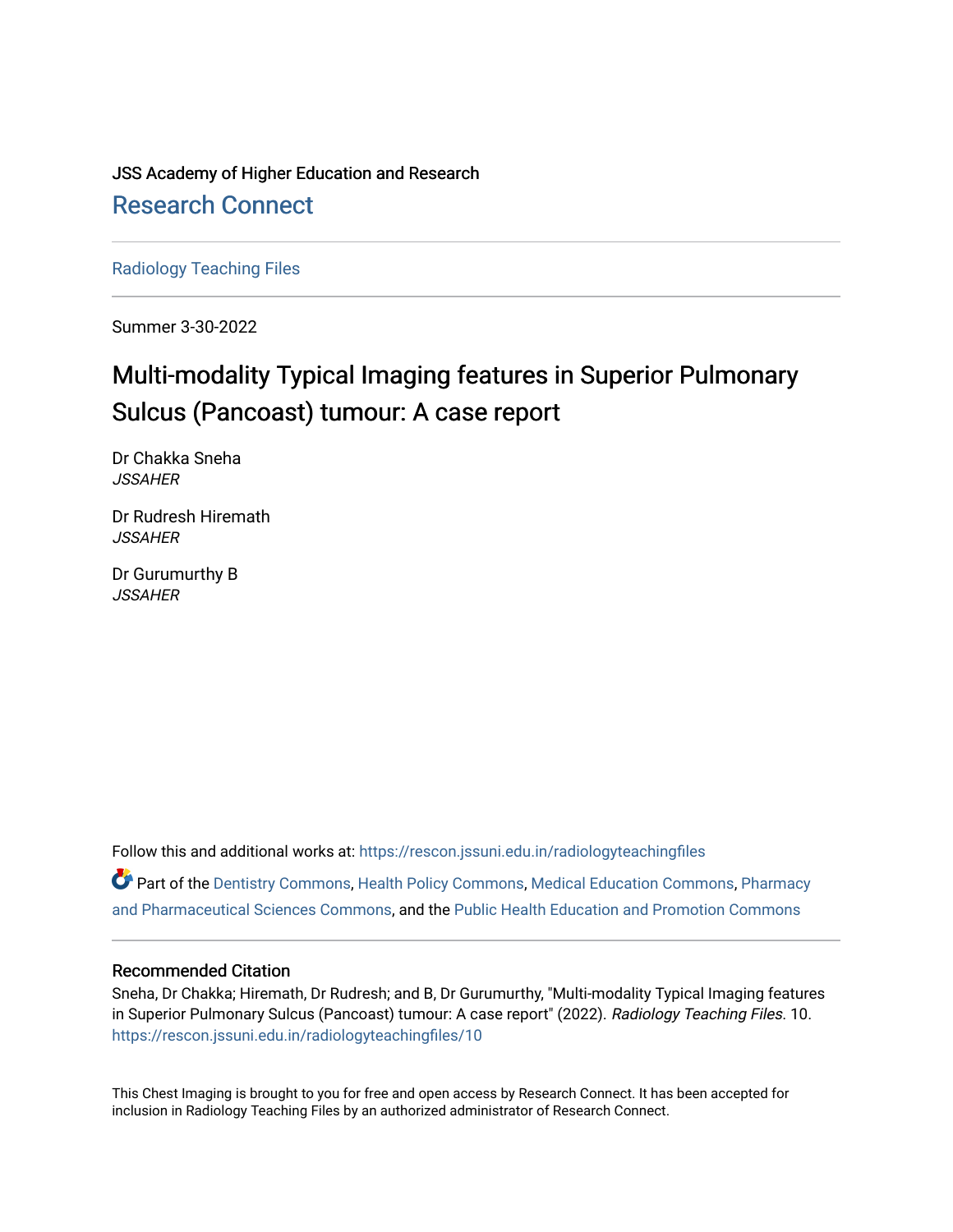Multi-modality Typical Imaging features in Superior Pulmonary Sulcus (Pancoast) tumour: A case report

**Clinical history:** A 53 years old male patient came with complaints of pain and tingling sensation of left shoulder joint & left upper limb since 3 months. Patient is a chronic smoker with past history pulmonary tuberculosis. The patient had completed ATT 15 years back.

# **Imaging:**

The patient was initially subjected to cervical spine and Chest radiograph. Later followed with CT and MRI cross sectional study. They showed the following imaging findings –



**Figure 1:** Cervical radiograph AP view – shows Ill defined in-homogenenous opacity in the left upper zone (straight arrow) with destruction of posterior aspect of  $1<sup>st</sup>,2<sup>nd</sup>$  & 3<sup>rd</sup> ribs(curved arrow) and supra-clavicular soft tissue component (block arrow).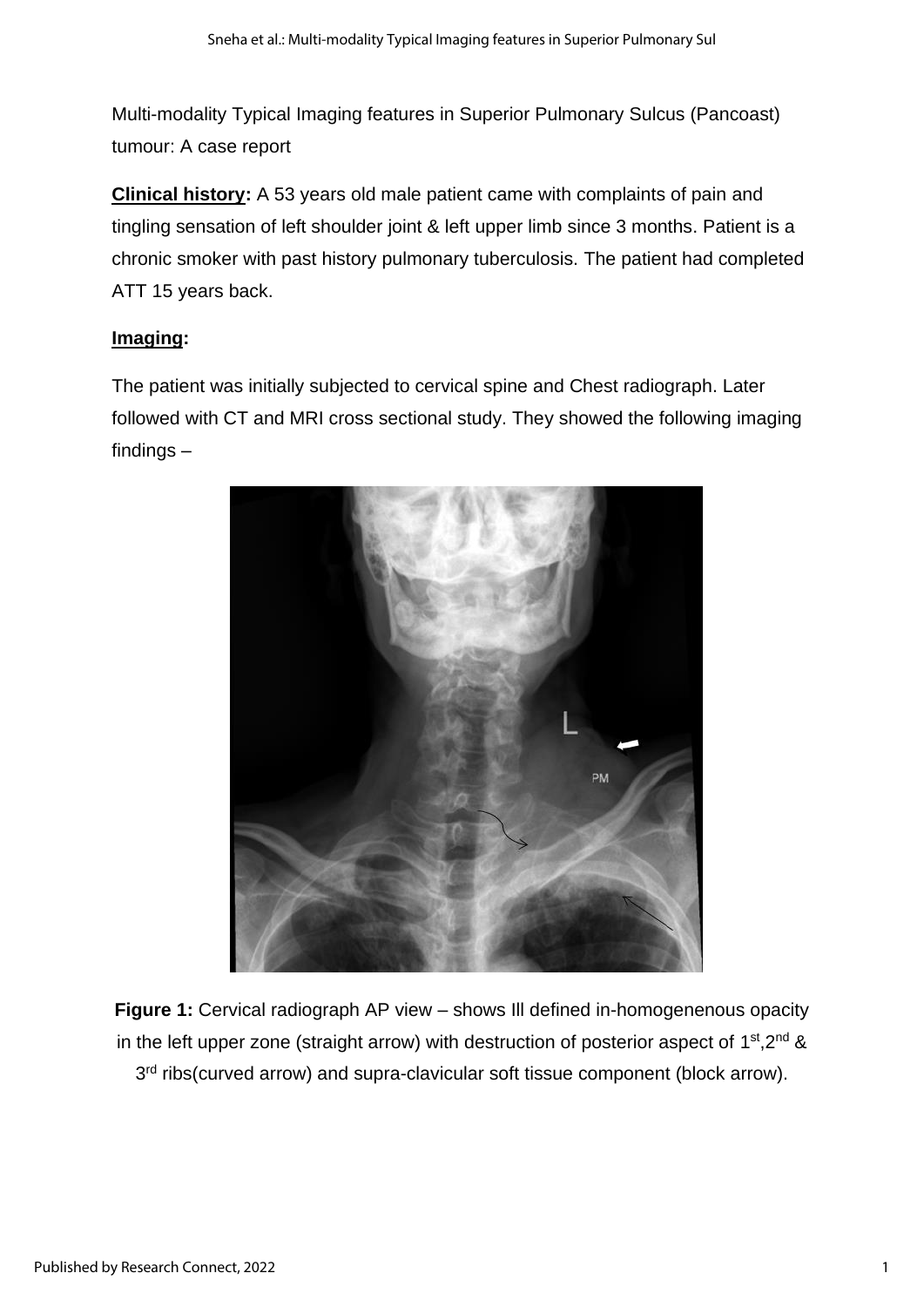

**Figure 2**(a and b): Frontal Chest radiograph (PA and Lordotic view) – Left irregular apical cap thickening(straight arrow) with adjacent bone destruction of 1<sup>st</sup>-3<sup>rd</sup> ribs(curved arrow) and cervical soft tissue component(block arrow). Linear and reticular opacities are seen in right upper and left lower zone.



**Figure 3**[a)Plain Mediastinal window, b) Post contrast mediastinal window, c) bone window & d) lung window]: Axial CT thorax shows heterogeneously enhancing necrotic mass in the apical segment of left upper lobe with adjacent bone destruction(straight arrows), encasement of subclavian artery(curved arrow) and extra-thoracic extension(block arrow).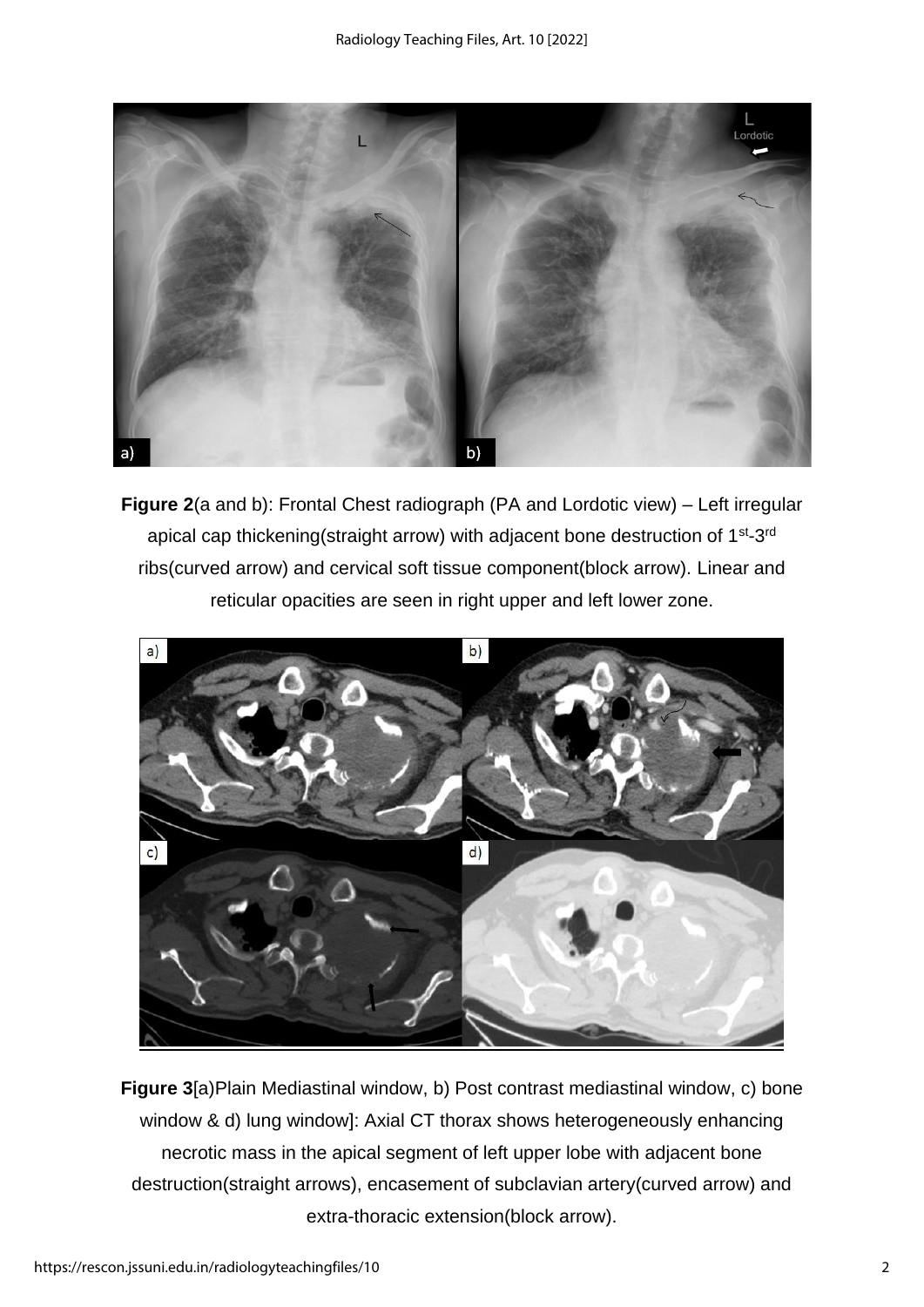

**Figure 4** a)Lung window and b) Post contrast mediastinal window : Axial CT images shows the left apical mass which extra-thoracic extension.



**Figure 5:** MRI STIR Coronal images of neck- a) shows the edematous & hyperintense nerve roots (straight arrow). b) Left apical hyperintense mass is seen extending superiorly with indistinct trunks & divisions of brachial plexus (curved arrow), suggestive of infiltration.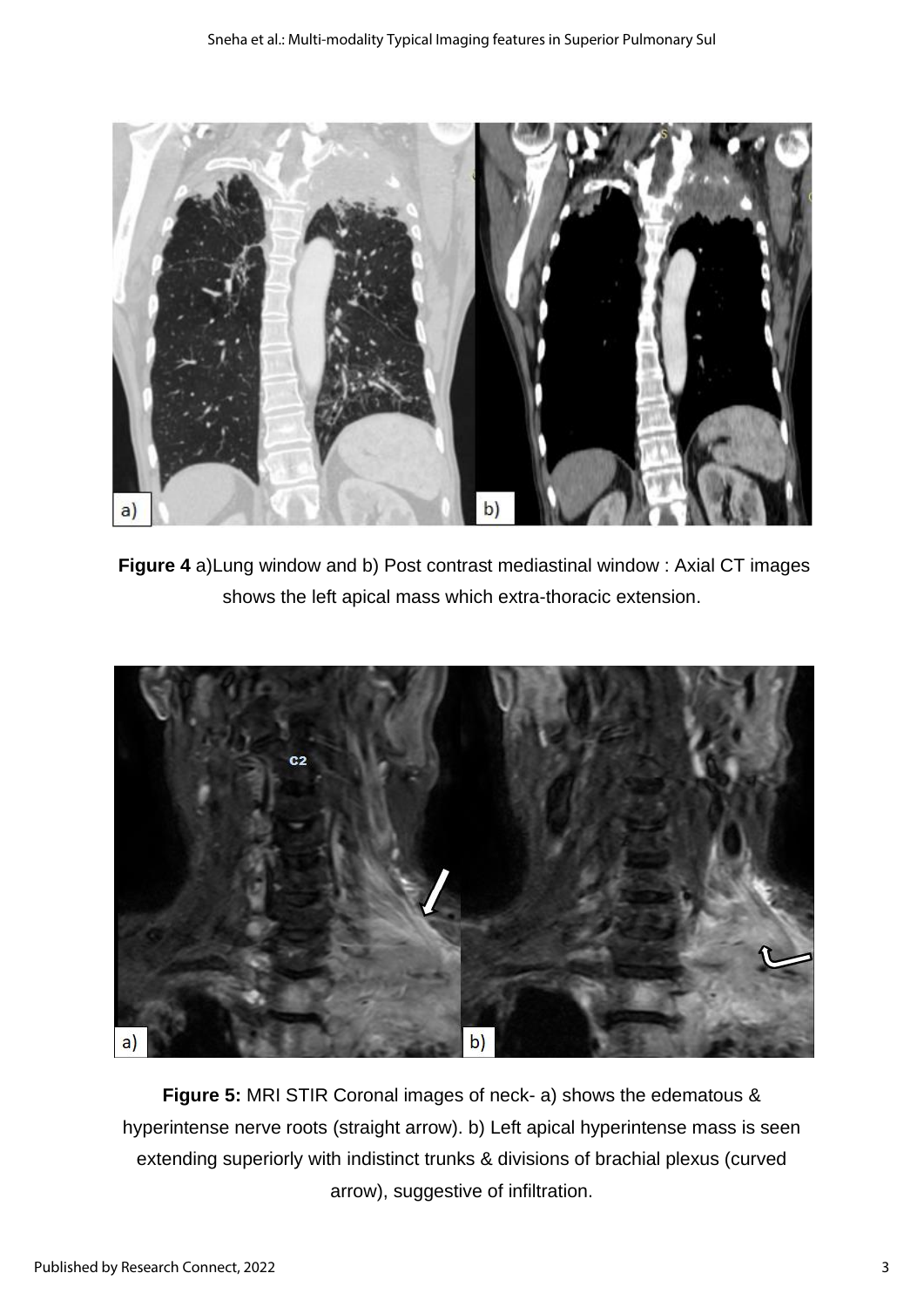

**Figure 6:** MRI STIR sagittal image of neck shows the mass extending posterosuperiorly to involve the C8, T1, T2 and T3 nerve roots (arrows).



**Figure 7** (a and b): MRI STIR Sagittal and T1W images of neck shows diffuse hyperintensity of D1,D2 and D3 vertebral bodies with corresponding hypointensity on T1W – likely metastasis.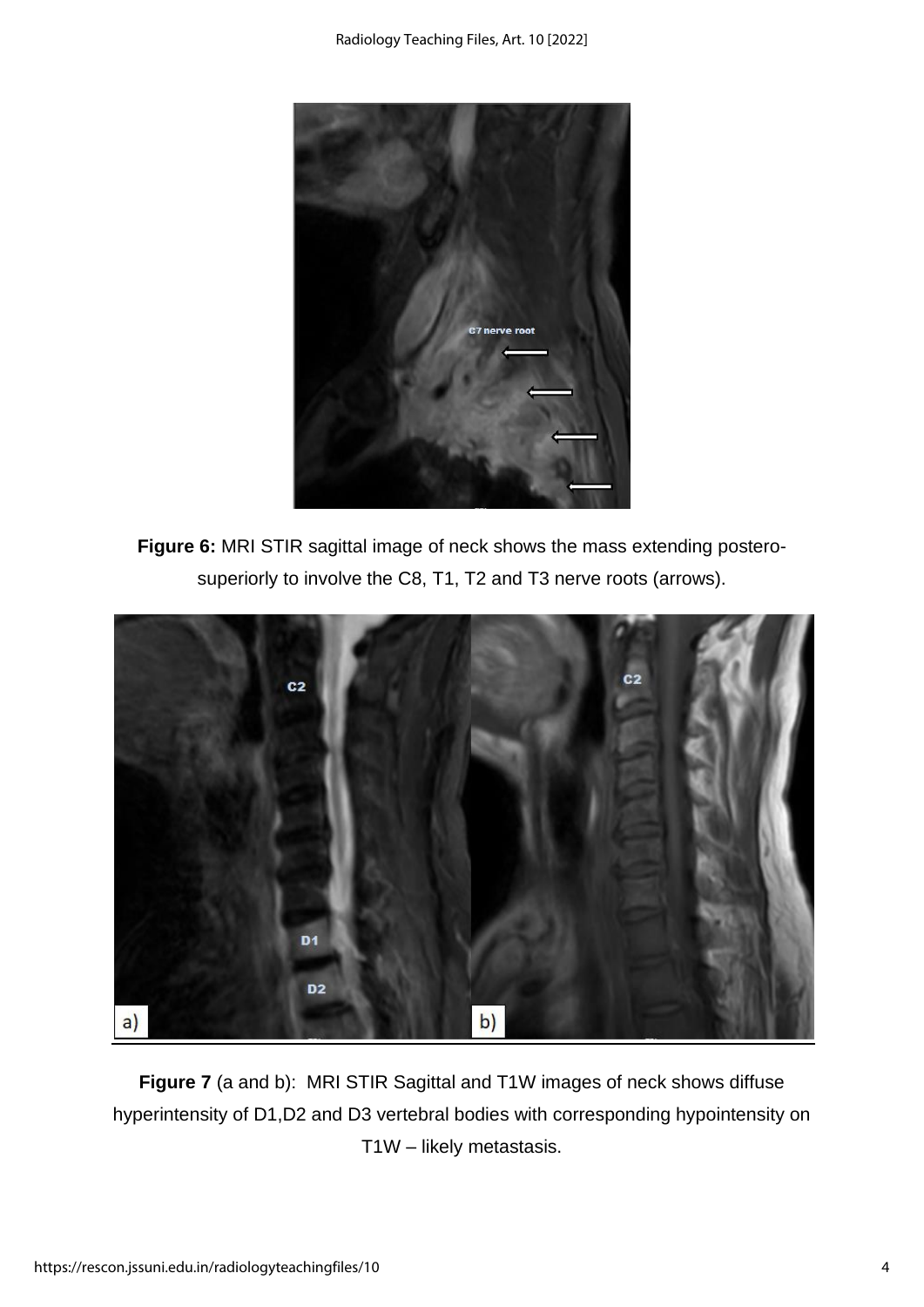#### **Differential diagnosis:**

Differential diagnosis of unilateral asymmetrical apical cap thickening/apical mass include –

- Neural or posterior mediastinal mass.
- Mesothelioma.
- Chest wall tumor.
- Tuberculosis- peripheral upper lobe collapse.
- Radiation fibrosis.

**Final diagnosis:** Superior Pulmonary Sulcus (Pancoast) tumour.

#### **Discussion:**

Tumors arising at or near the lung apex are termed as superior sulcus carcinoma, thoracic inlet carcinoma or apical carcinoma. The term Pancoast tumor is reserved for patients with signs and symptoms of Pancoast syndrome [1].

### **Epidemiology and pathology:**

Superior Sulcus (Pancoast) tumour account for 3-5% of lung carcinomas<sup>[1]</sup>. They are usually non-small cell carcinoma. Previously squamous cell carcinoma was considered predominant histological type, however recent studies shows adenocarcinoma as most common type [2].

### **Clinical presentation:**

- The most common presenting complaint is pain confined to the shoulder or radiating to the arm. The usual symptoms of lung cancer like cough, dyspnea, and hemoptysis are usually absent due to the peripheral location of tumor in the lung apex [2].
- Pancoast syndrome pain in the shoulder & arm and features of Horner syndrome (ipsilateral anhidrosis of the face, miosis, and ptosis). However classic Pancoast syndrome is uncommon, accounting for only 25% [1].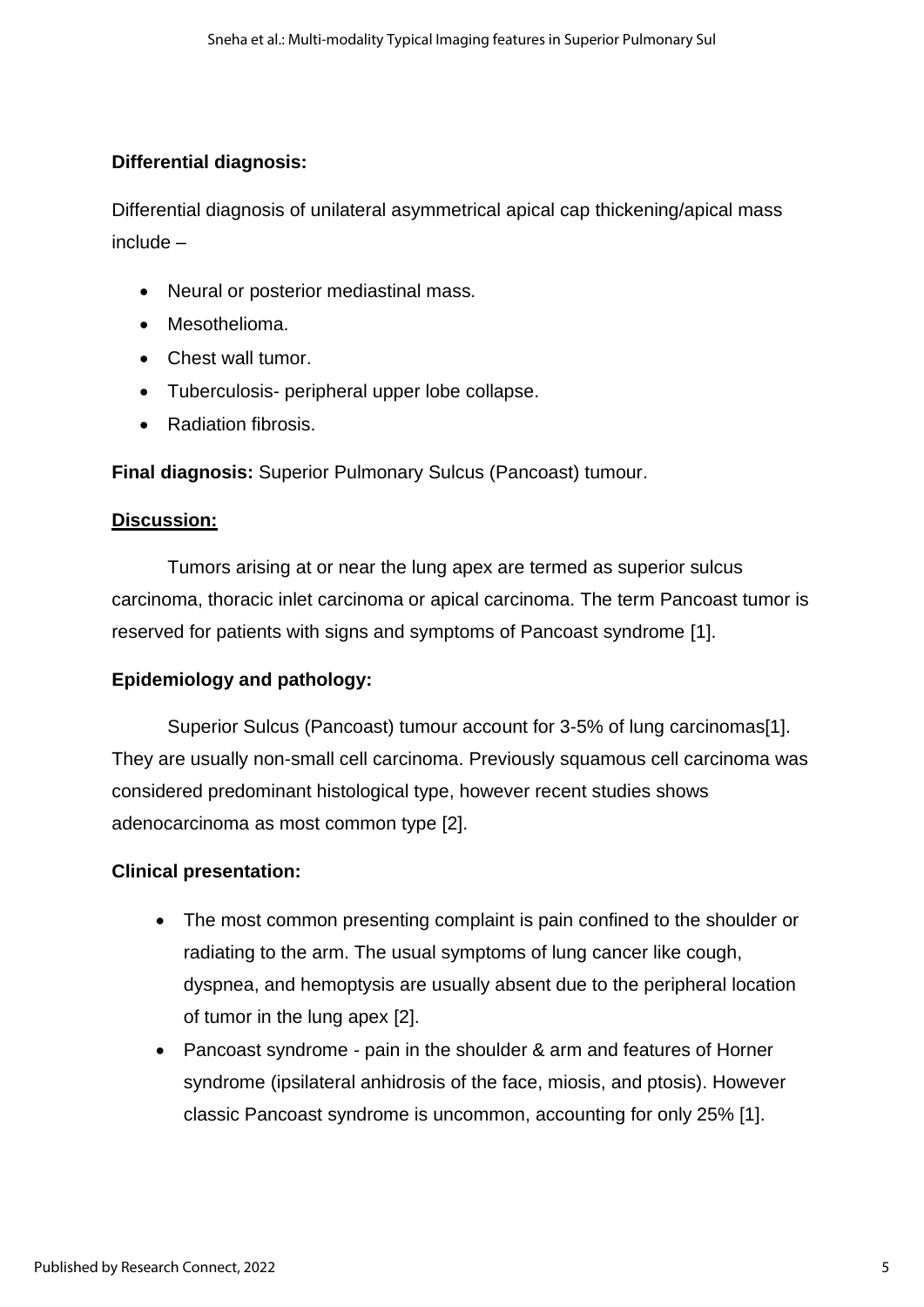#### **Imaging features–**

- **Chest radiography -** may show an apical mass or unilateral asymmetrical pleural thickening with or without adjacent bone destruction. Lordotic views can be helpful.
- **Computed tomography -** Chest CT scan is the modality of choice in the diagnosis of lung cancer. Advantages include:
	- $\circ$  Used for depicting bone abnormalities adjacent to the primary mass, such as rib and vertebral body erosion,
	- o Assessing the patency of subclavian and other vessels.
	- o Evaluating the intrathoracic structures (particularly the mediastinum) and extra-thoracic extension.
- **MRI** For evaluation of loco-regional extension (particularly brachial plexus, subclavian vessels, parietal pleura, subpleural fat, neurovertebral foramina, and spinal canal)
- **PET-CT-** Helps in assessing nodal and distant metastases. PET-CT also helps in accurate delineation of the gross tumor volume, which will be essential for the radiation treatment planning [2].

### **Therapeutic options-**

- Multimodality therapy with or without chemotherapy is now the standard of care. Complete surgical resection with neoadjuvant chemotherapy and radiation is preferred [2].
- The neoadjuvant radiation therapy and concurrent chemotherapy aims of control the primary tumor, loco-regional lymphatic extension and to lower the stage of locally advanced tumors.
- Absolute contraindications for surgery: Brachial plexus invasion at a level above the T1 Nerve, Vertebral body invasion > 50%, Invasion of the esophagus or trachea, Distant metastases, mediastinal or contralateral supraclavicular nodal metastases.
- Prognosis remains poor with an overall 5-year survival of only 36%. Complete resection is the most important factor in determining survival:
	- o Complete resection achieved 45% 5-year survival
	- o Incomplete resection only 0% 5-year survival